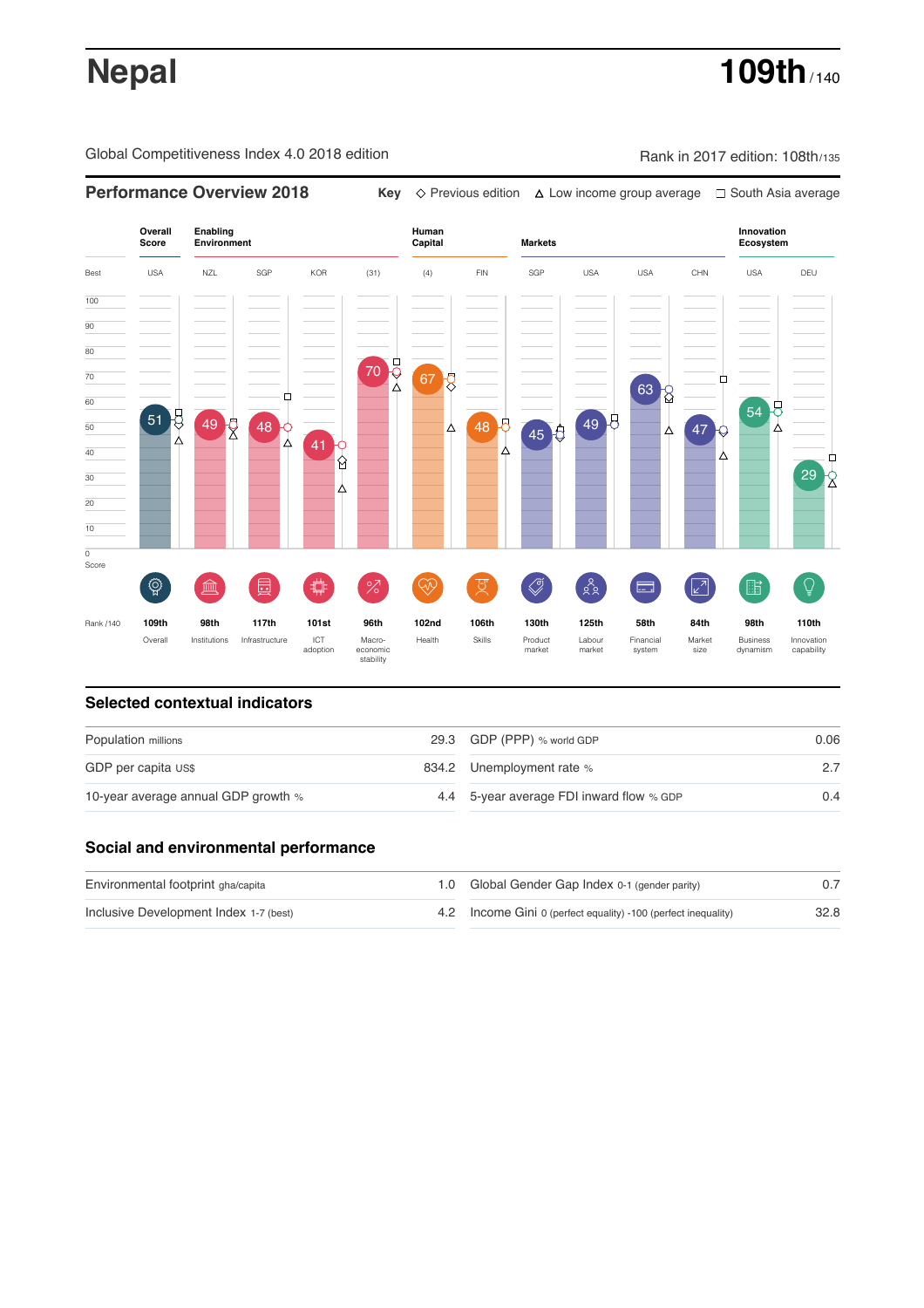## **Nepal 109th**/140

| <b>Index Component</b>                                                                       | Value                    | Score *                  | Rank/140 | <b>Best Performer</b>         |
|----------------------------------------------------------------------------------------------|--------------------------|--------------------------|----------|-------------------------------|
| 皿<br>Pillar 1: Institutions 0-100 (best)                                                     |                          | 48.5 ↑                   | 98       | <b>New Zealand</b>            |
| 1.01 Organized crime 1-7 (best)                                                              | 4.1                      | 51.8 $\sqrt{ }$          | 107      | Finland                       |
| 1.02 Homicide rate /100,000 pop.                                                             | 2.2                      | 94.4 $\sqrt{ }$          | 64       | Multiple (9)                  |
| 1.03 Terrorism incidence 0 (very high) -100 (no incidence)                                   | 89.6                     | 89.6 ↓                   | 122      | Multiple (24)                 |
| 1.04 Reliability of police services 1-7 (best)                                               | 4.2                      | 53.0 $\uparrow$          | 80       | Finland                       |
| 1.05 Social capital 0-100 (high)                                                             | 49.5                     | 49.5 $\sqrt{ }$          | 79       | Australia                     |
| 1.06 Budget transparency 0-100 (best)                                                        | 57.7                     | $57.7 =$                 | 61       | Multiple (2)                  |
| 1.07 Judicial independence 1-7 (best)                                                        | 3.4                      | 40.3 $\sqrt{ }$          | 88       | Finland                       |
| 1.08 Efficiency of legal framework in challenging regulations 1-7 (best)                     | 3.0                      | 33.0 $\sqrt{ }$          | 87       | Finland                       |
| 1.09 Freedom of the press 0-100 (worst)                                                      | 32.1                     | 68.0 ↑                   | 87       | Norway                        |
| 1.10 Burden of government regulation 1-7 (best)                                              | 3.2                      | 36.0 $\sqrt{ }$          | 90       | Singapore                     |
| 1.11 Efficiency of legal framework in settling disputes 1-7 (best)                           | 3.2                      | 36.7 $\downarrow$        | 92       | Singapore                     |
| 1.12 E-Participation Index 0-1 (best)                                                        | 0.78                     | 78.1 ተ                   | 54       | Multiple (3)                  |
| 1.13 Future orientation of government 1-7 (best)                                             | 2.9                      | 31.6 $\sqrt{ }$          | 118      | Singapore                     |
| 1.14 Incidence of corruption 0-100 (best)                                                    | 31.0                     | 31.0 $\uparrow$          | 102      | New Zealand                   |
| 1.15 Property rights 1-7 (best)                                                              | 4.1                      | 51.3 $\sqrt{ }$          | 87       | Finland                       |
| 1.16 Intellectual property protection 1-7 (best)                                             | 3.3                      | 38.7 $\downarrow$        | 122      | Finland                       |
| 1.17 Quality of land administration 0-30 (best)                                              | 5.5                      | $18.3 =$                 | 133      | Singapore                     |
| 1.18 Strength of auditing and reporting standards 1-7 (best)                                 | 4.1                      | 51.0 $\uparrow$          | 105      | Finland                       |
| 1.19 Conflict of interest regulation 0-10 (best)                                             | 5.3                      | $53.0 =$                 | 84       | Multiple (2)                  |
| 1.20 Shareholder governance 0-10 (best)                                                      | 6.3                      | 63.0 $\uparrow$          | 45       | Kazakhstan                    |
| 囩<br>Pillar 2: Infrastructure 0-100 (best)                                                   | $\overline{a}$           | 48.5 ↑                   | 117      | Singapore                     |
| 2.01 Road connectivity index 0-100 (best)                                                    | 34.3                     | $34.3 =$                 | 122      | <b>United States</b>          |
| 2.02 Quality of roads 1-7 (best)                                                             | 2.6                      | 27.0 $\sqrt{ }$          | 126      | Singapore                     |
| 2.03 Railroad density km of roads/square km                                                  | n/a                      | n/a                      | n/a      | Multiple (20)                 |
| 2.04 Efficiency of train services 1-7 (best)                                                 | 1.3                      | $5.2$ ↑                  | 134      | Switzerland                   |
| 2.05 Airport connectivity score                                                              | 27,598.5                 | 43.8 $\sqrt{ }$          | 75       | Multiple (8)                  |
| 2.06 Efficiency of air transport services 1-7 (best)                                         | 3.0                      | 33.4 $\uparrow$          | 130      | Singapore                     |
| 2.07 Liner Shipping Connectivity Index 0-157.1 (best)                                        | n/a                      | n/a                      | n/a      | Multiple (4)                  |
| 2.08 Efficiency of seaport services 1-7 (best)                                               | 1.8                      | 13.1 $\uparrow$          | 136      | Singapore                     |
| 2.09 Electrification rate % pop.                                                             | 77.3                     | 77.3 ↑                   | 106      | Multiple (66)                 |
|                                                                                              | 25.0                     | 78.1 ↓                   | 119      |                               |
| 2.10 Electric power transmission and distribution losses % output                            | 35.1                     | 66.2 ↑                   | 116      | Multiple (9)<br>Multiple (23) |
| 2.11 Exposure to unsafe drinking water % pop.<br>2.12 Reliability of water supply 1-7 (best) | 2.7                      | $27.7$ ↑                 | 126      | Switzerland                   |
|                                                                                              |                          |                          |          |                               |
| ₽<br>Pillar 3: ICT adoption 0-100 (best)                                                     |                          | 40.5 ↑                   | 101      | Korea, Rep.                   |
| 3.01 Mobile-cellular telephone subscriptions /100 pop.                                       | 123.2                    | 100.0 $\uparrow$         | 57       | Multiple (68)                 |
| 3.02 Mobile-broadband subscriptions /100 pop.                                                | 52.4                     | n/a                      | 93       | <b>United Arab Emirates</b>   |
| 3.03 Fixed-broadband Internet subscriptions /100 pop.                                        | 0.8                      | $1.5 =$                  | 111      | Switzerland                   |
| 3.04 Fibre Internet subscriptions /100 pop.                                                  | 0.2                      | n/a                      | 76       | Korea, Rep.                   |
| 3.05 Internet users % pop.                                                                   | 19.7                     | 19.7 ተ                   | 120      | Iceland                       |
| <sup>%</sup> Pillar 4: Macroeconomic stability 0-100 (best)                                  | $\overline{a}$           | 70.3 ↑                   | 96       | Multiple (31)                 |
| 4.01 Inflation annual % change                                                               | 7.2                      | $91.1 \text{ } \Upsilon$ | 116      | Multiple (74)                 |
| 4.02 Debt dynamics 0-100 (best)                                                              | 49.4                     | 49.4 $\sqrt{ }$          | 82       | Multiple (36)                 |
| Qiy<br>Pillar 5: Health 0-100 (best)                                                         | $\overline{\phantom{0}}$ | 66.8 ↑                   | 102      | Multiple (4)                  |
| 5.01 Healthy life expectancy years                                                           | 61.4                     | 66.8 ↑                   | 101      | Multiple (4)                  |
| 섯<br>Pillar 6: Skills 0-100 (best)                                                           | -                        | 48.4 个                   | 106      | <b>Finland</b>                |
| 6.01 Mean years of schooling Years                                                           | 4.7                      | $31.3 =$                 | 124      | Finland                       |
| 6.02 Extent of staff training 1-7 (best)                                                     | 3.4                      | 39.3 $\uparrow$          | 122      | Switzerland                   |
| 6.03 Quality of vocational training 1-7 (best)                                               | 3.3                      | 37.8 $\downarrow$        | 125      | Switzerland                   |
| 6.04 Skillset of graduates 1-7 (best)                                                        | 3.8                      | 46.1 ↑                   | 92       | Switzerland                   |
| 6.05 Digital skills among population 1-7 (best)                                              | 3.7                      | 44.2 ↓                   | 102      | Sweden                        |
| 6.06 Ease of finding skilled employees 1-7 (best)                                            | 3.8                      | 47.3 ↑                   | 95       | <b>United States</b>          |
| 6.07 School life expectancy Years                                                            | 12.2                     | 67.8 ↑                   | 98       | Multiple (9)                  |
| 6.08 Critical thinking in teaching 1-7 (best)                                                | 3.1                      | 34.3 $\uparrow$          | 96       | <b>United States</b>          |
| 6.09 Pupil-to-teacher ratio in primary education Ratio                                       | 22.4                     | 68.9 ↑                   | 83       | Multiple (6)                  |
|                                                                                              |                          |                          |          |                               |